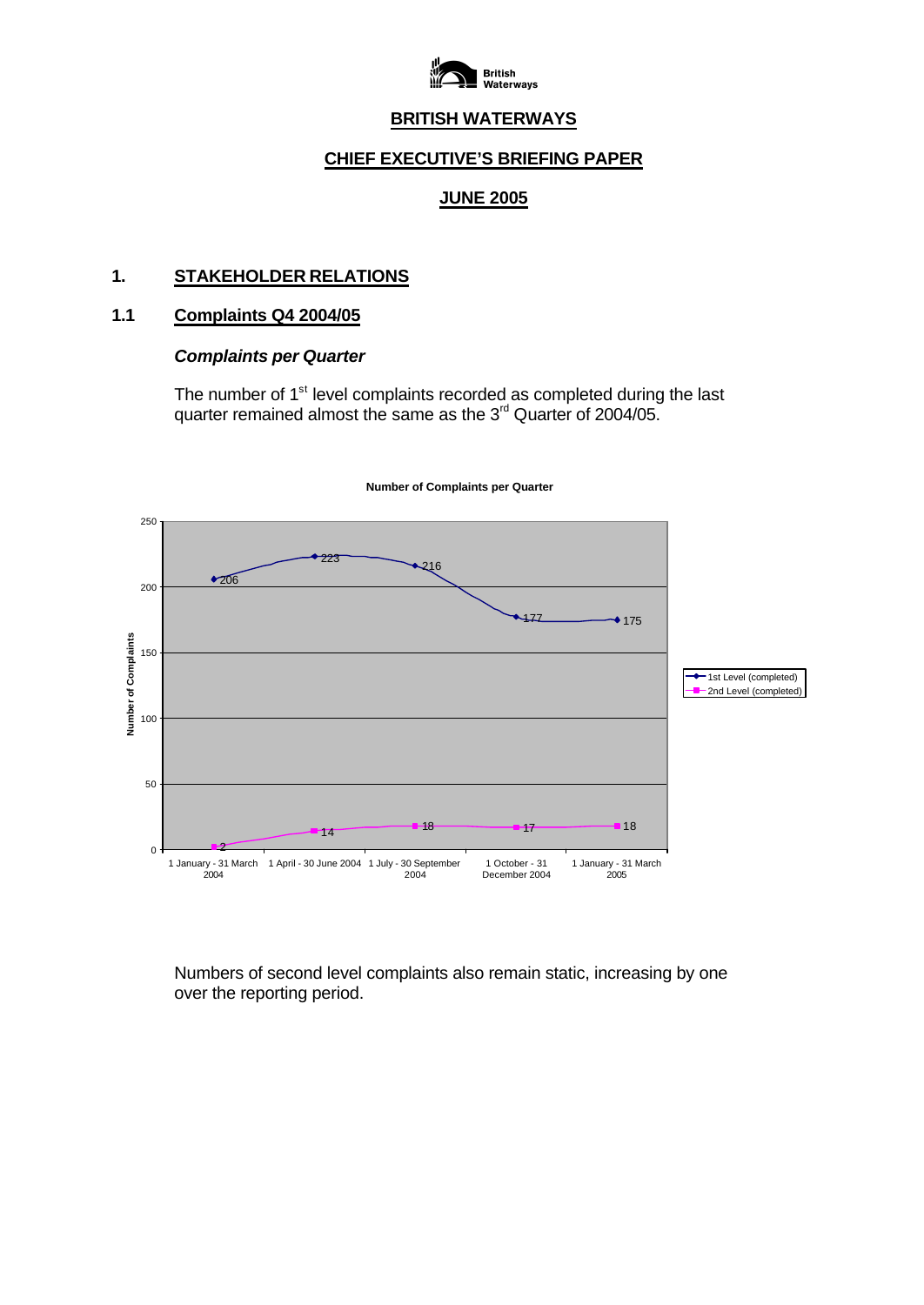### Percentage of Complaints Moved to Second Level



**Percentage of Complaints Moved to Level 2**

#### *Individual Performance – Response Rates & Complaints' Volume*

#### **a) Average Number of days from Acknowledgement to Response**



**Number of Days from Acknowledgement to Response**

Improvements in response rates between reporting units is mixed, with seven units showing a reduction in numbers of days taken to provide a full response and six units showing an increase. It is notable that the units showing the greatest increase in days taken to respond are those where a new Service Manager has been appointed (Wales & Border Counties,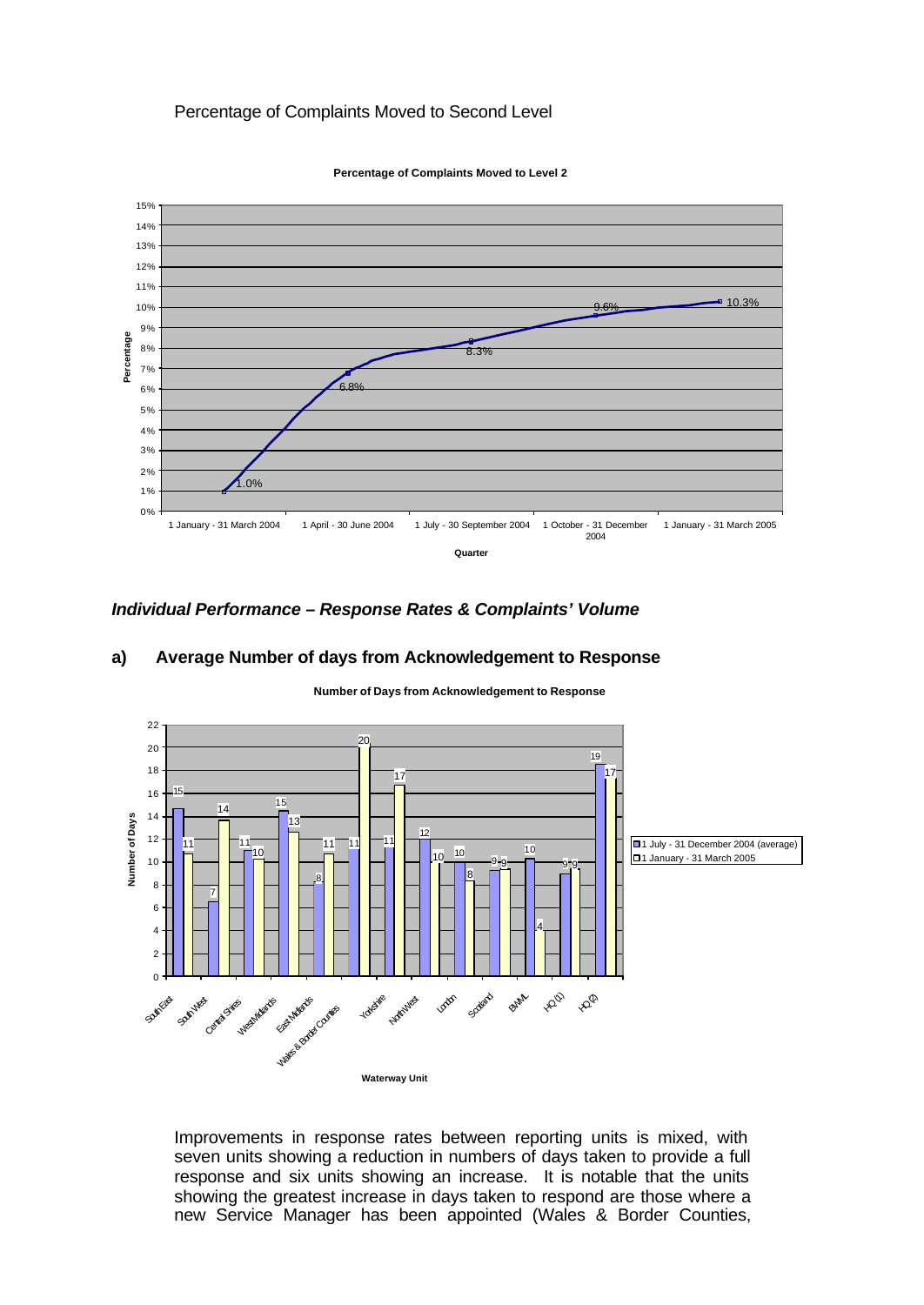Yorkshire and South West), and as a result existing local procedures have been overhauled and any past problems exposed.



# **b) Cumulative Complaints Per Reporting Unit**

**Cumulative Complaints Per Unit**

The significant increase in reported complaints by South West and Yorkshire waterway units has come about because of a local review of correspondence received during the previous quarter. It was found that a number of letters had been incorrectly recorded as non-complaints and these have now been addressed.

#### **c) Completion Rates Per Reporting Unit (last quarter)**

Seven reporting units have recorded complaints being responded to beyond the specified 20 working day time limit. For South West, Yorkshire and Wales & Border Counties units this is largely because of the reclassification of correspondence previously not classed as complaints. The Chief Executive has taken direct action with the other 4 units concerned which have not met the standard. During April and May there have been improvements, but South East and South West still show complaints being completed beyond 20 working days.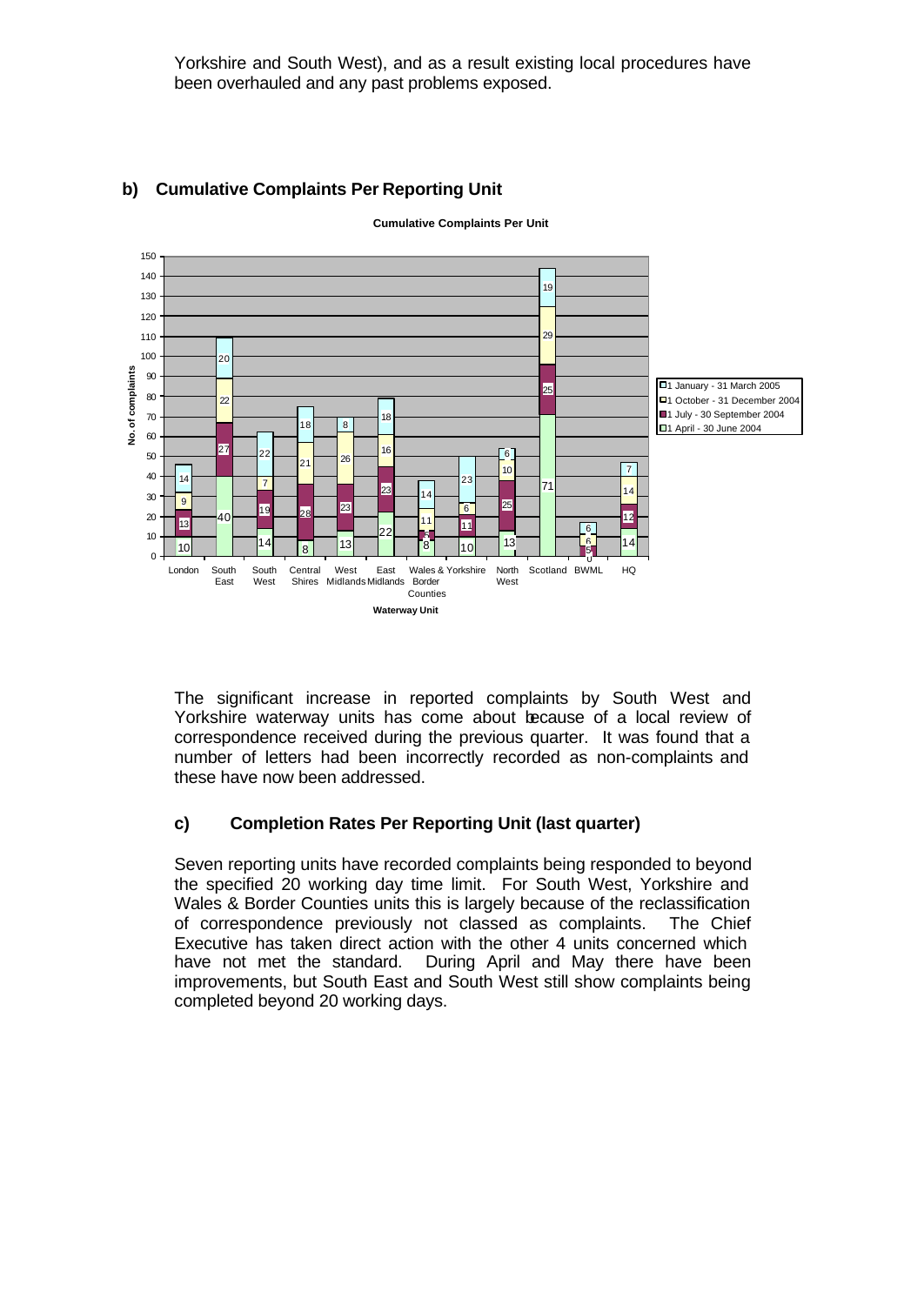

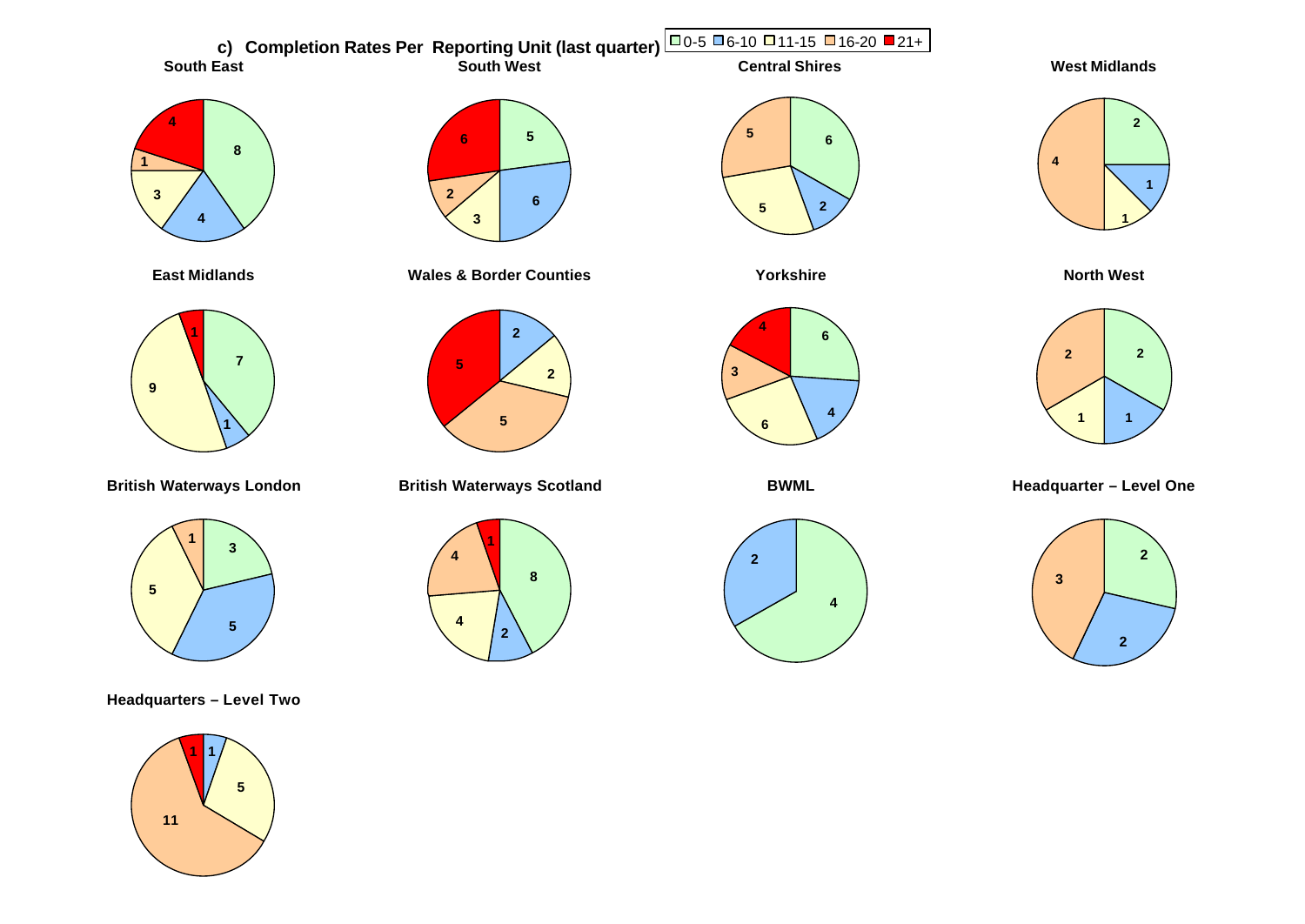#### *Complaint Areas*

### **a) Nature of Complaint – 1 January 2005 – 31 March 2005**



**Nature of Complaint - 1 January 2005 - 31 March 2005**

Mooring facilities feature as the most frequently complained about subject during this quarter. This is because of our notification in December 2004 of BW mooring fee increases for the year 2005/06.



#### **b) Nature of Complaint – 1 July 2004 – 31 December 2004**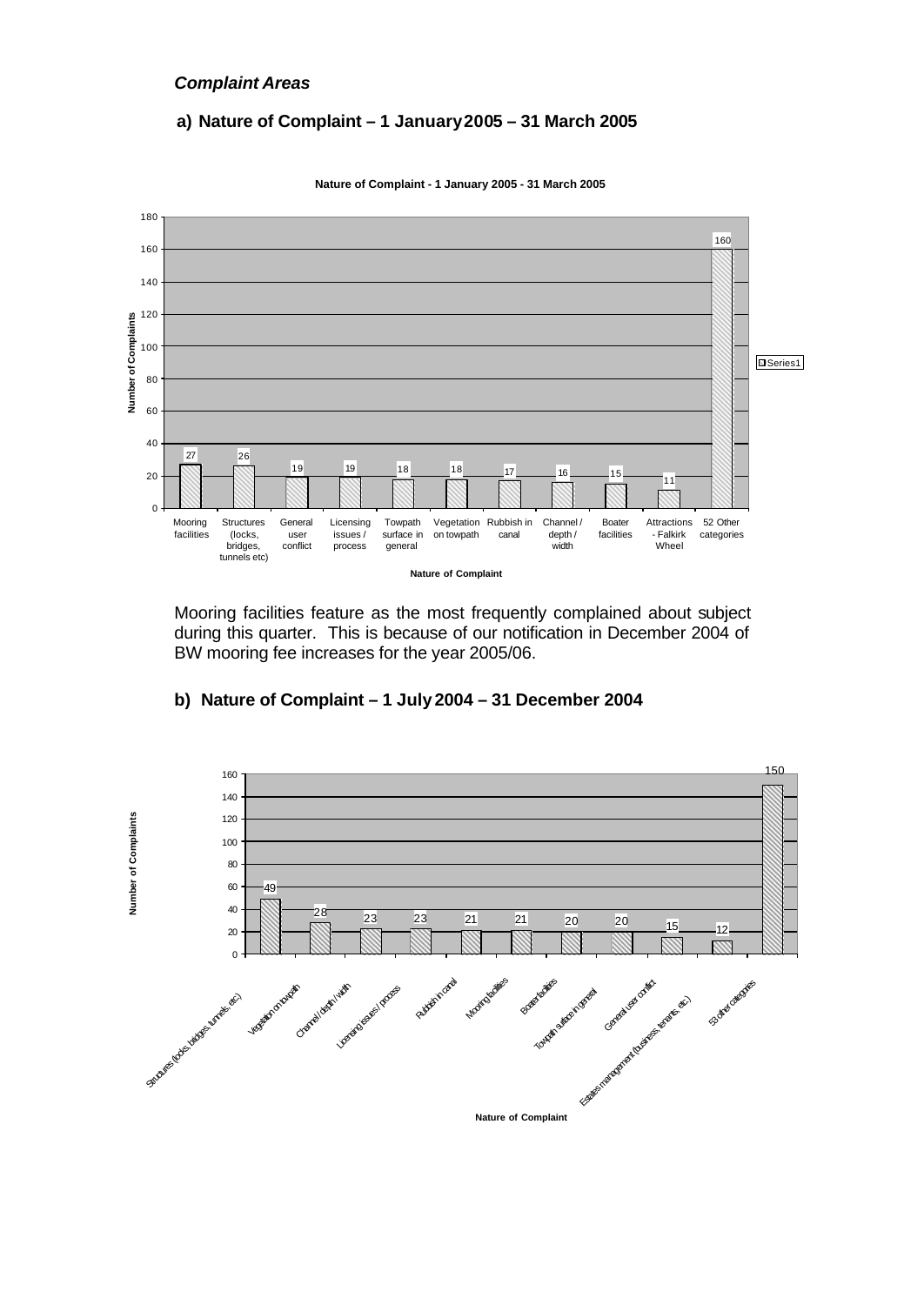# **1.2 Our Plan for the Future 2005 – 2009**

This was published in late May and Board Members have been sent individual copies. The Board has been particularly interested in the way in which we make the Plan available to a very diverse stakeholder audience. A copy of the main distribution initiatives is included as Appendix 1 to this briefing.

### **1.3 Licensing**

### • **Consultation on Fee Structure Begins**

In December 2005 the Waterway's Ombudsman ruled that our boat licence terms and conditions were unfair in respect of the differential charges made for shared ownership boats. The Ombudsman said that he believed that BW was not sufficiently clear on the criteria it applied to setting differential rates. We had to refund the difference between private and business licence fees for all commercially managed shared boats. We have now begun our promised consultation on licence fee structure in the light of the Ombudsman's decision.

With advice from economic consultants OXERA we have produced a clearer statement of the principles underlying our approach to boat licence pricing – namely cost-causation and efficient cost recovery. Consequently, the consultation contains three main proposals:

- **(i)** The re-naming of the two main licence fee categories from "business" and "private pleasure" to "higher rate" and "base rate" respectively;
- **(ii)** The reclassification of multi-user boats and continuously cruising boats into the higher rate licence category;
- **(iii)** Replacement of the threshold for small business turnover discount with a VAT registration criterion.

It is recognised that Item (ii) would be considered controversial by user groups, mainly in regard to continuous cruising.

#### • **Revenue Protection**

We are about to change the way we control evasion by moving away from whole-scale checking of all boats on the system to a more targeted approach tracking non re-newers and using all BW staff to check licences. Licence evasion currently stands at 5.8% Q4 c/w 7.4% Q2. Directors agreed an 11 point action plan on 24 May and implementation will begin in the summer.

There will be one national boat count in mid-winter 2005/06 carried out over a short period and pre-publicised rather than the four annual boat counts currently made over a longer period.

A conference for patrol and enforcement staff will be held in September to ensure understanding of new procedures and consistency of application.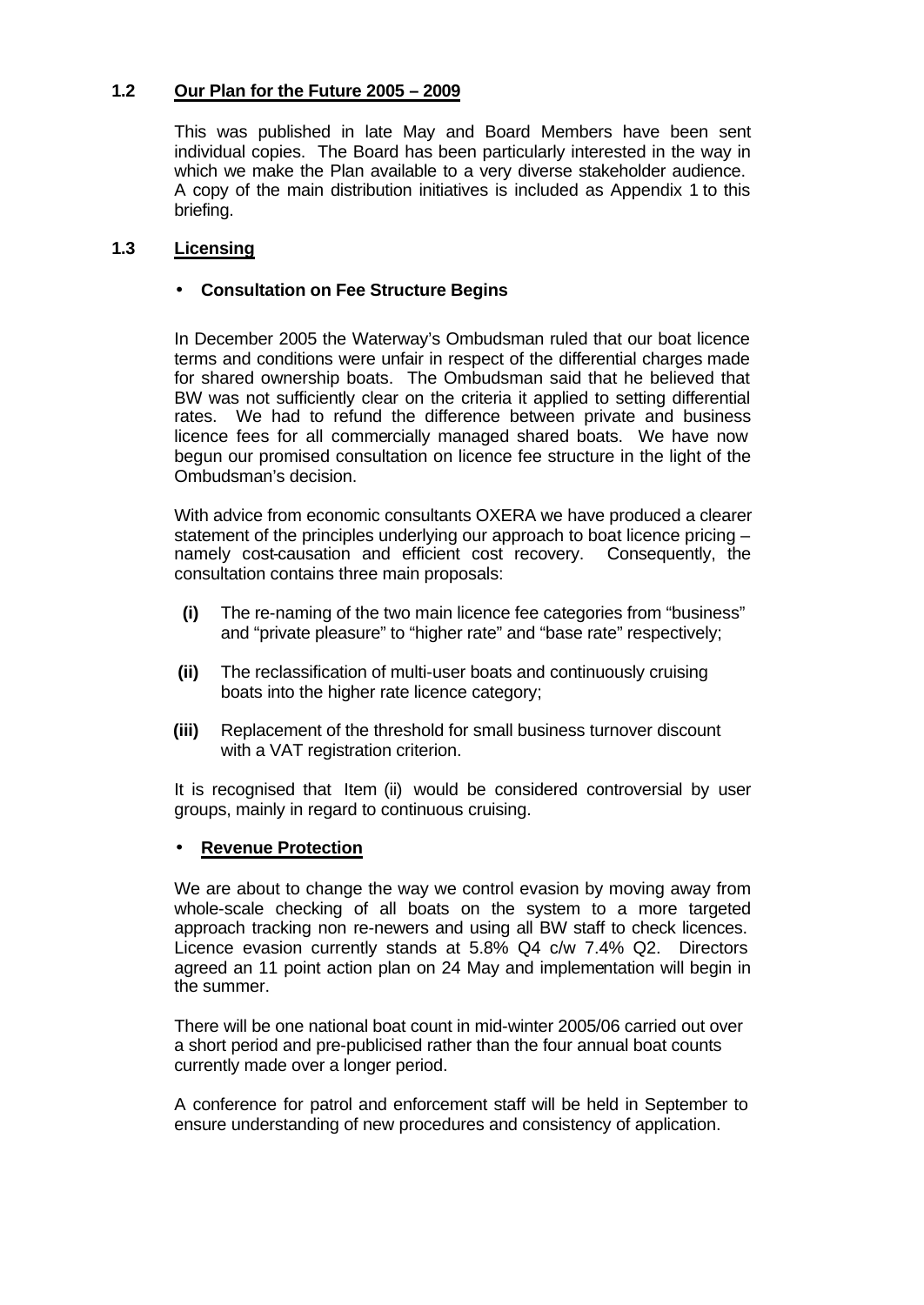#### **1.4 Media Relations**

During the period, we promoted a major freight initiative in West London, the Liverpool Link project, and the Waterways Wildlife Survey, all of which received national media coverage.

We managed communication of the changes to Watergrid to key media contacts and developed communications plans for the Waterside Pubs Partnership and Foxton Pub opening.

We co-ordinated with DEFRA the release of the End-to-End Review findings to BW's key stakeholders and trade media and liaised on the announcement of the new Chairman.

Communications support was provided for recruitment of the new Ombudsman, the newly-formed BW Advisory Forum and Waterways Ombudsman Committee.

The first annual Towpath Tidy event was widely publicised to key stakeholders groups and through the local media, both before and after the event to encourage participation.

#### **1.5 Marketing - Customer Insight Programme (CIP)**

This is being developed by the marketing and commercial teams working with the waterways starting with a pilot in the South East Waterway Unit. The programme is being facilitated by consultants specialising in this area.

The CIP will:

- Define key customer segments for growth in numbers in line with the vision;
- Define service delivery standards to achieve customer delight;
- Link these to our growing leisure businesses (e.g. Waterside Pub Partnership) to maximise contribution;

The first stage involving customer research is complete. We have analysed the common themes emerging from this research and the conclusions are now being finalised. We expect to implement proposals this summer in the South East Business Unit.

We expect the CIP to be a major influence on our future development into a more a customer-focused business. It will be the subject of more detailed presentation to subsequent Board Meetings.

#### **1.6 The Scottish Executive**

The Minister for Transport, Nichol Stephen, MSP, paid a visit at short notice on 12 April to the Port Dundas Re-connection Works. He spent about 1½ hours with us. He received a short presentation on the project and then he was taken through the work site. This gave an opportunity to show the Minister the wider purpose of the regeneration of the canals and what still needs to be done along this stretch. Jim Stirling was also able to explain to the Minister the concept of the ISIS and Glasgow City Council joint venture. This will develop the area around Glasgow North and then release a share of the profit into a regeneration fund.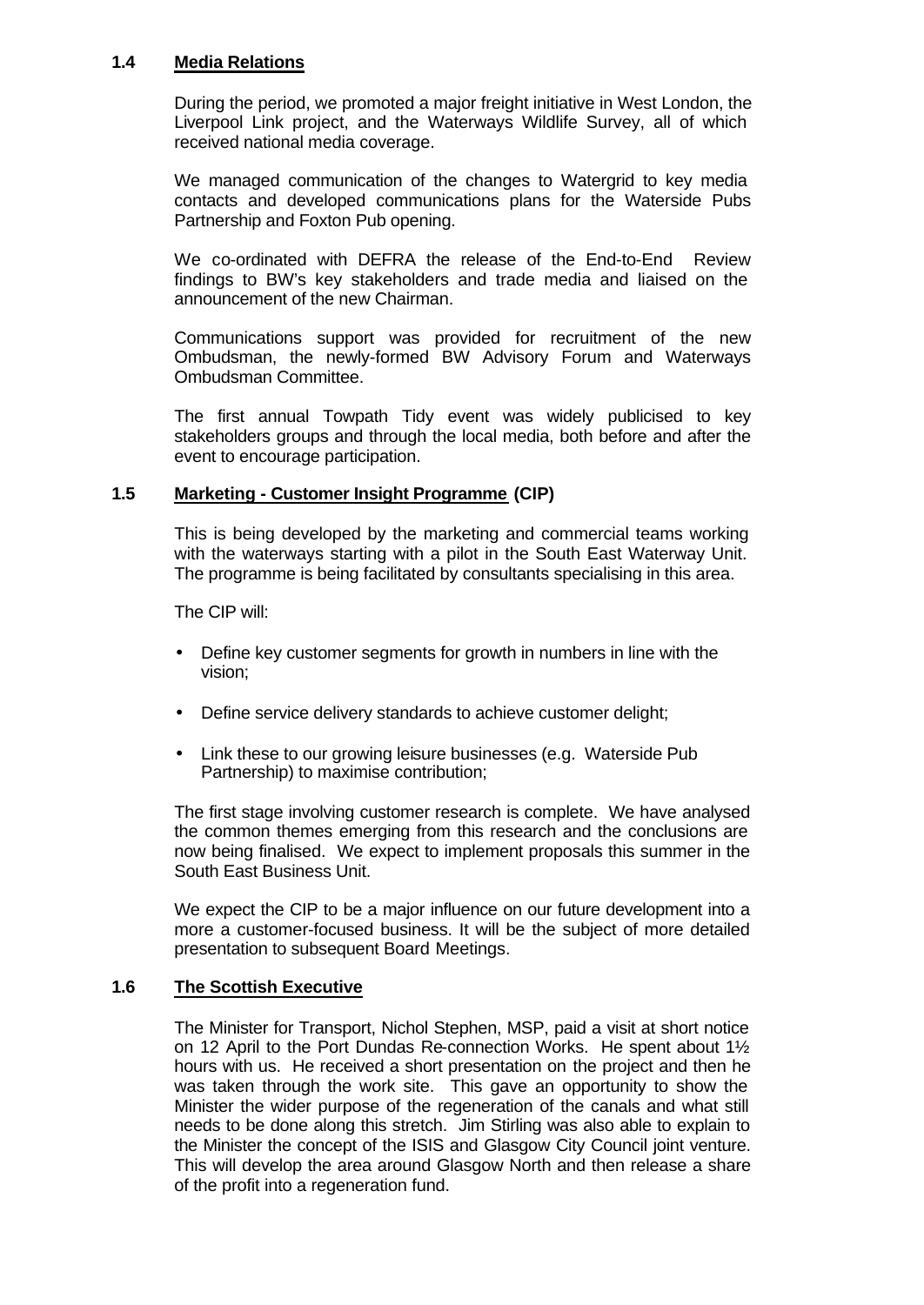The Minister also attended the formal opening of Lochrin Basin, Edinburgh quay at the end of March. The Minister's office informed us that the press coverage and photo opportunities had been amongst the best of any event he had attended.

#### **1.7 Scottish Canals Development Group**

The second meeting of the Scottish Canals Development Group took place on 24 March and there have been two meetings of each of the sub groups, the Highland Canals Steering Group and the Lowland Canals Steering Group. These meetings have produced a common agenda and a shared vision, by the membership, of the positive impact on canal side communities to be gained through the development of Scotland's canal corridors. A large number of projects have been identified in the Highlands and the Lowlands. The Group will need to focus on where they can have most impact.

#### **2. RISK ISSUES**

#### **2.1 Licensing of Small Passenger Boats**

We have been considering our future licensing regulation approach to small passenger boats in the light of the forthcoming report of the accident to the trip boat "Swan". The boat capsized whilst taking a party of nine passengers on the River Avon in Bath. Fortunately, no-one was seriously injured. The following conclusions and recommendations in a report from Mike Barrett have been accepted.

- from April 2006 we will require all our licensed commercial operators to submit declarations of compliance with the Small Passenger Boat Code. The Code is a joint MCA/AINA document with voluntary status;
- we will also produce in conjunction with AINA a scheme of limited independent verification of compliance, utilising existing resources (e.g. BSS) with a target date of Spring 2007.

#### **2.2 Incident - Bridgwater & Taunton Canal**

On 18 May there was a serious incident involving our dredging contractor Land & Water on the Bridgwater and Taunton Canal. The Albert Street cutting on the approach to Bridgwater Docks has a series of permanently located (and listed) c.10m wide timber props about 4m above the water line. The investigation has determined that the jib of the dredger touched one of the props as the craft travelled through the cutting. This caused the timber prop – around a tonne in weight – to fall down striking the towpath and partly landing in the water. Nobody was injured, although this clearly could have been much more serious.

The canal and towpath were closed at this location immediately whilst investigations took place. David Bligh visited the scene the following morning and concluded that there was no immediate danger with the remaining timbers. In view of the event in the Docks at the Whitsun weekend, however, precautions were taken by securing all of the timbers with ropes pending more detailed works in the coming weeks.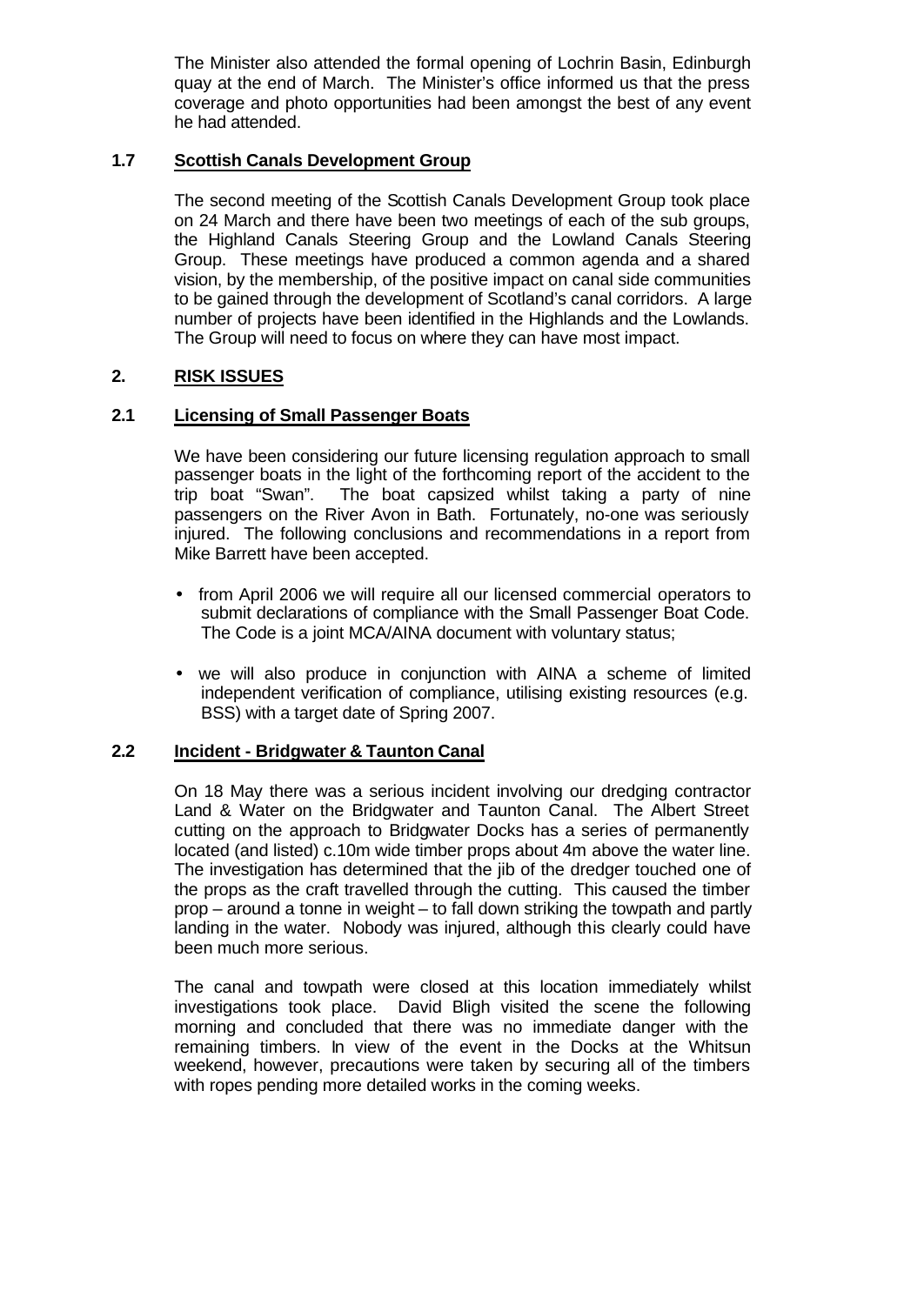# **3. STRATEGIC PEOPLE ISSUES**

### **3.1 Senior Management Appointments**

Operations Manager, Yorkshire Waterways – David Crane, Engineering Manager, Yorkshire has been promoted to the vacant position.

Estate Manager, Central Shires Waterways – Adrian Middleton has been appointed to this post. Adrian joins us from Coventry City Council where he has been responsible for all aspects of surveying and property management.

Marketing and Customer Services – a minor re-organisation of the Department has been undertaken to improve effectiveness. Vanessa Wiggins, National Communications Manager, has left on redundancy and her responsibilities have been transferred to Eugene Baston who has been promoted to the new role of External Relations Manager.

# **3.2 General Pay Settlement**

Negotiations with our recognised trade unions (TGWU and UNISON) reached an agreed settlement. We are increasing our Salary Bands by 3.5% from 1 June as part of a 13 month settlement to move the salary review date to 1 July from 2006. This change will fit much better with our performance management processes enabling appraisals to be undertaken after year end results are available and outside the hectic year end stoppage period.

This year's settlement also includes agreement to review and rationalise a number of allowance payments.

Rewarding our people through the Contribution Pay process has been implemented with around 60% of employees assessed as fully satisfactory receiving 3.5% salary increase. Less than 1% of employees were assessed as unsatisfactory performers receiving below 3.5%. Approximately 40% of employees were assessed as higher performers and received salary increases ranging from 4.5% to 7%. Bonus payments were awarded to 200 high performing employees averaging around £1000 per person. All payments are linked to the performance of Business Units and Business Areas.

Senior Managers (100 employees including General Managers) received salary increases averaging 4.7% with bonus payments averaging 9% based on EVC and personal performance paid to 90% of the senior manager group.

# **3.3 Internal Communications**

A successful Senior Management Briefing Forum was held in March to assess business performance in 2004/5 and ensure that the senior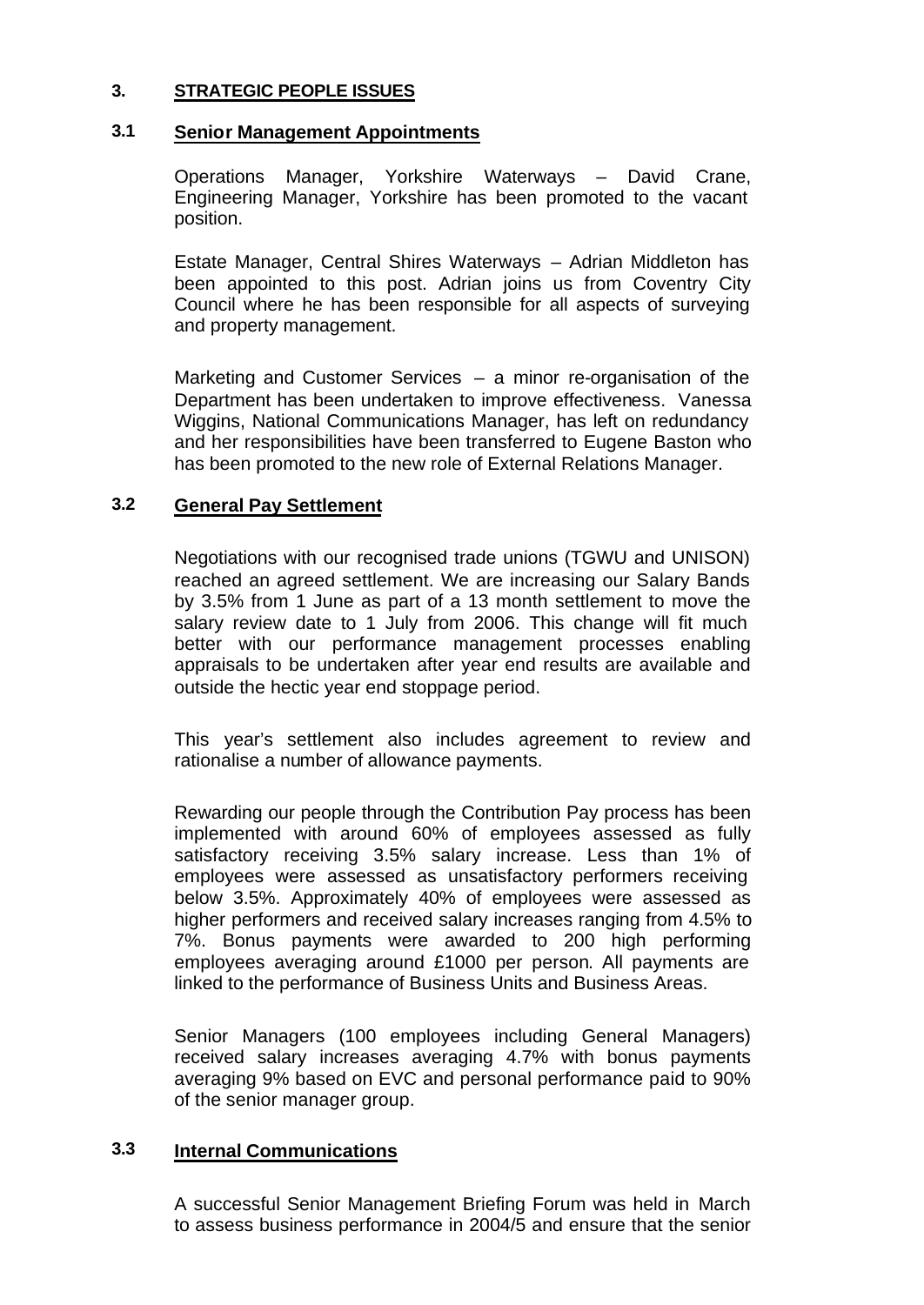team were aligned for delivery of the 2005/6 business plan. Directors led key sessions during the day to bring alive the different business areas and inspire the senior team to deliver strong results in the year ahead.

# **3.4 Employee Mini Survey**

During March/April 500 employees were randomly selected to take part in an opinion survey undertaken by independent consultants. 60% responded to the survey which is a high response rate for this type of survey.

Results obtained show very encouraging improvements in the satisfaction and motivation of our people within 6 months of our last survey. Positive trends towards recovering the high levels of satisfaction recorded prior to the business restructure in 2003 are evident

As an indication of the strength of improving satisfaction the following table shows the ten highest increases in satisfaction. Details of the full survey are available should Board Members require more details.

|                                                                                                 | 2004          | 2005          |                   |
|-------------------------------------------------------------------------------------------------|---------------|---------------|-------------------|
| <b>STATEMENT</b>                                                                                | <b>Result</b> | <b>Result</b> | <b>Difference</b> |
| Overall I feel positive about the work<br>of BW                                                 | 62%           | 79%           | $+17%$            |
| I feel comfortable with the speed of<br>change within BW                                        | 31%           | 44%           | $+13%$            |
| Overall I am satisfied with the<br>leadership of BW                                             | 30%           | 43%           | $+13%$            |
| I have confidence in the Directors of<br><b>BW</b>                                              | 27%           | 39%           | $+12%$            |
| I am involved in discussing the health<br>and safety issues relevant to my job                  | 72%           | 82%           | $+10%$            |
| I am satisfied with the opportunities I<br>have to achieve my career aims                       | 50%           | 60%           | $+10%$            |
| I support BW's vision for the future                                                            | 66%           | 75%           | $+9%$             |
| Overall I am satisfied with BW's<br>benefits package e.g. pension,<br>holidays, sick pay        | 78%           | 86%           | $+8%$             |
| I understand how my job fits in with<br>and contributes towards achieving<br><b>BW's vision</b> | 69%           | 77%           | $+8%$             |
| BW makes a really positive difference<br>to the communities near where I live                   | 42%           | 49%           | $+7%$             |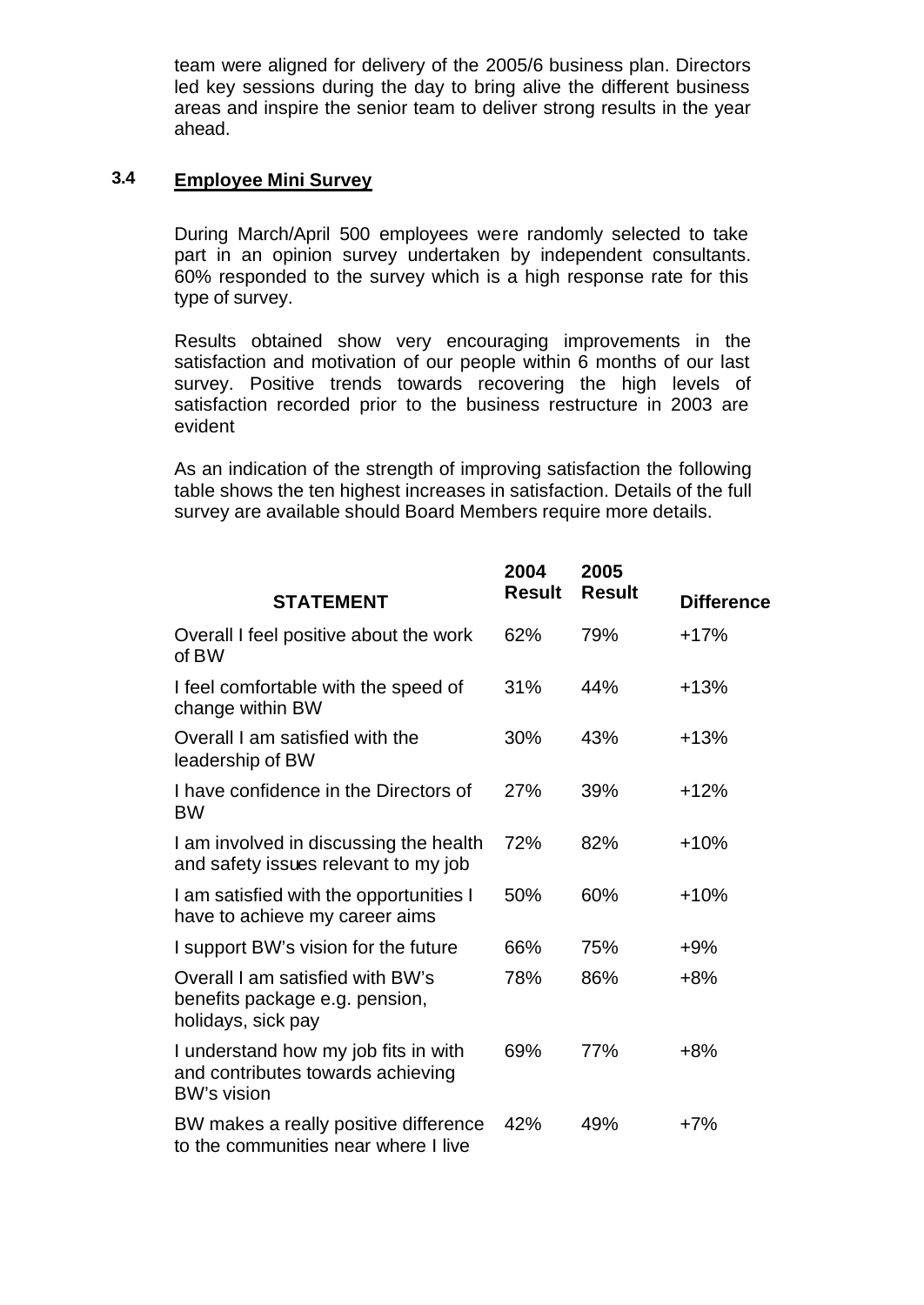# **4. CORPORATE SOCIAL RESPONSIBILITY**

#### **4.1 Clean-Up Campaign Towpath Tidy**

Feedback has been received on this year's Spring Clean-up and planning is already underway in the light of this for a similar event next year. The Clean-Up will be in the week commencing  $3<sup>rd</sup>$  April 2006.

Particular attention in planning for 2006 will be given to a clear and consistent safety message with individually tailored safety arrangements – something which will be particularly valued by volunteers. Work on publicising the event and the co-ordination of national groups will begin earlier. The publicity will include specific messages, such as targets achieved, success in involving others (e.g. Parish Councils) and sustaining the improvements.

#### **4.2 The Waterways Trust**

The draft accounts for the year to 31 March 2005 report a net surplus that is ahead of their last forecast and budget. This is due to the improved trading performance by the museums in the last quarter, and a better than expected response to fundraising at the end of the year.

Income is lower than anticipated principally because of delays in bringing projects to a state of readiness for fundraising, in particular delays in confirmation of funding for the Droitwich and Cotswolds Canals, which have forced the re-phasing of the bid programme. The Trust assisted in obtaining an additional £280k of income for BW.

#### **4.3 Fradley Reservoir**

Fradley Reservoir project (completed as part of last year's Make a Difference Programme) has won the TWT/BURA Renaissance Award for the Natural Environment. The competition recognises projects that enhance and improve the local environment.

#### **4.4 Mayor's Green Procurement Code**

Following liaison between BW London and the Mayor's office, British Waterways was highlighted as the 400<sup>th</sup> signatory of the Mayor's Green Procurement Code in a news release sent to the London media and national environment titles. The Mayor also included the story in his report to the London Assembly together with comments about BW's efforts to recycle waste removed from the canals and to move more materials by barge.

#### **5. PROPERTY**

#### **5.1 Rates**

The canal network is subject to rating being part of the Central Rating List, which covers major infrastructure, such as railways. In 2001, BW successfully appealed the canal assessments for 1995 in England and Wales at a valuation tribunal, which decided that the values should be "Nil". This means that BW has not paid rates on the canal network for some 10 years (1995 and 2000 Lists). However, in the 2005 revaluation, the Valuation Office Agency (VOA) has proposed a list valuation of £1.725m for England and £75k for Wales. Early discussions with VOA failed to obtain a reinstatement of the "nil" valuation. In addition, the Regulations providing transitional relief in England excluded those assessments which were "zero" in the 2000 List. Therefore, the 2005 List is now in force and BW must pay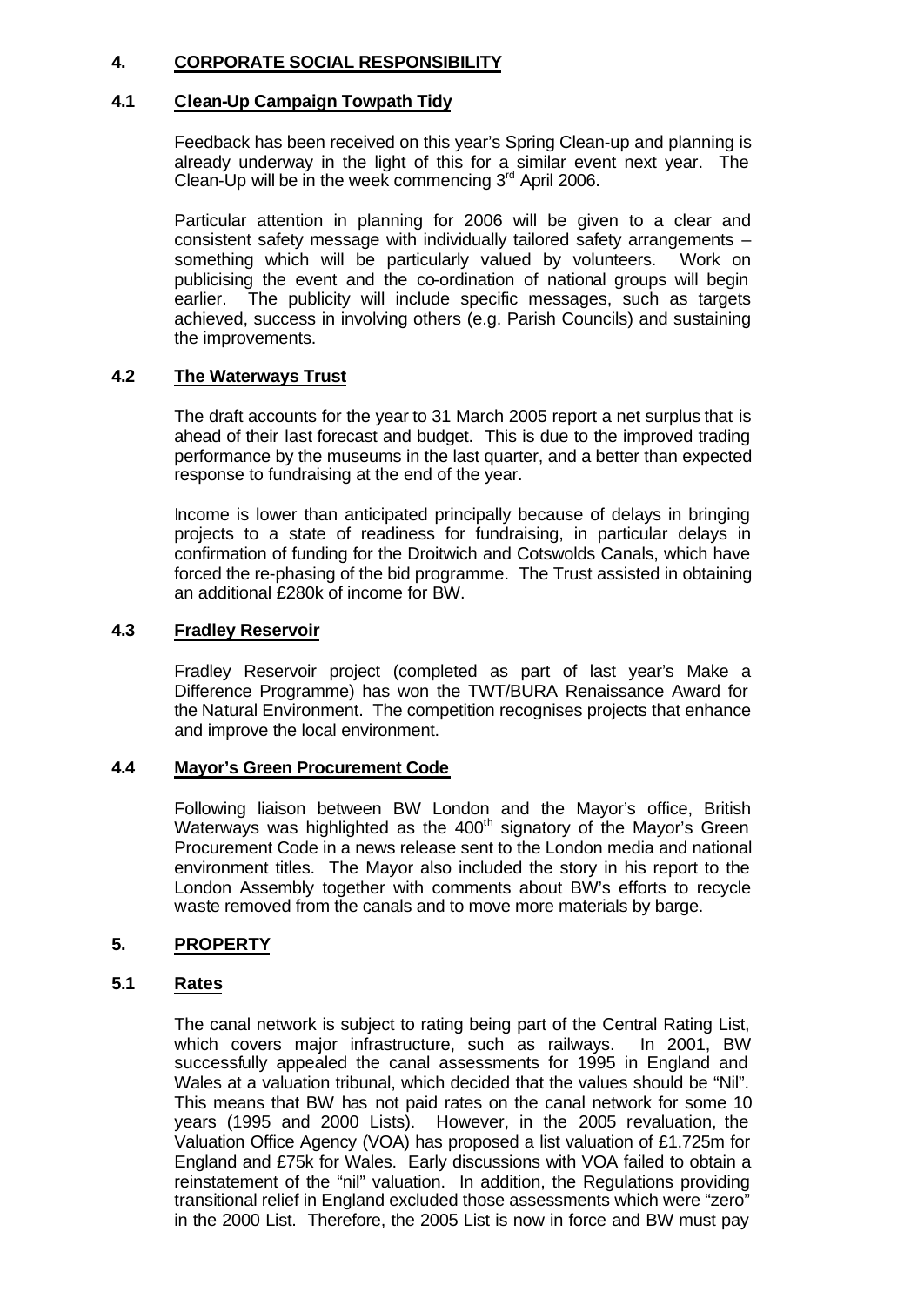full rates of some £76,000 per month for 10 months based upon these assessments.

BW intends to appeal the assessments to the Tribunal and to request an early hearing on the basis that transitional relief is not available to us (the previous appeal only being heard 7 years after the 1995 List). Rates are payable during any appeal process. In addition, BW is exploring the possibility of seeking a judicial review of the regulations which set out the transitional relief provisions. Even an assessment of £5 in the 2000 List would have triggered a substantial reduction in rates paid over the next four years of transitional relief.

The three year plan included a provision of £200,000 to cover the rates payment (based on transitional relief) and a contingency for fees to contest the valuation. The plan will need to be updated at Quarter One Forecast to include the full £800,000 rates payment plus fees for the appeal.

#### **5.2 Gloucester Quays**

#### • **Planning**

The "minded to approve" resolution passed by Gloucester City Council in November 2004 is still being reviewed by the Government Office for the South West (GOSW). The GOSW Planning Team has still not submitted their recommendation to ODPM on whether the application can proceed or requires to be "called in" and scrutinised via a Public Inquiry. It was indicated, upon the calling of the General Election, that no decision would be made until after 5<sup>th</sup> May. Pressure is now being applied from all independent regeneration stakeholders in Gloucester (URC, SWRDA and EP) for GOSW to make their recommendation to ODPM to permit an early decision to be made.

#### • **Gloscat**

The Gloscat FE College has advised that their relocation proposals are now capable of delivery following the appointment of Bovis Lend Lease as their new contractor. This has necessitated the partial re-design of the scheme.

Subject to Gloscat securing an acceptable guaranteed maximum price contract award and final planning consent revisions being agreed by Gloucester City Council, the sale of the Gloscat site for £2.5m is scheduled to proceed in July 2005. At the same time, a tripartite agreement will be exchanged with English Partnerships and Peel. EP will procure the construction of a new canal bridge and the completion of the Inner Relief Road between Peel and BW's landholdings and other "enabling" works to a total value £6m to advance the comprehensive re-development of Peel and BW landholdings.

#### • **Flood Compensation**

The Flood Compensation Agreement is now being drafted by the Environment Agency's external lawyers and will be vetted and approved by the BW Legal Department prior to exchange in June.

Subject to the outcome of the "call-in" decision and conclusion of discussions with the Waste Regulation section of the EA, the removal of material from the Dock Branch Railway could commence as early as August 2005.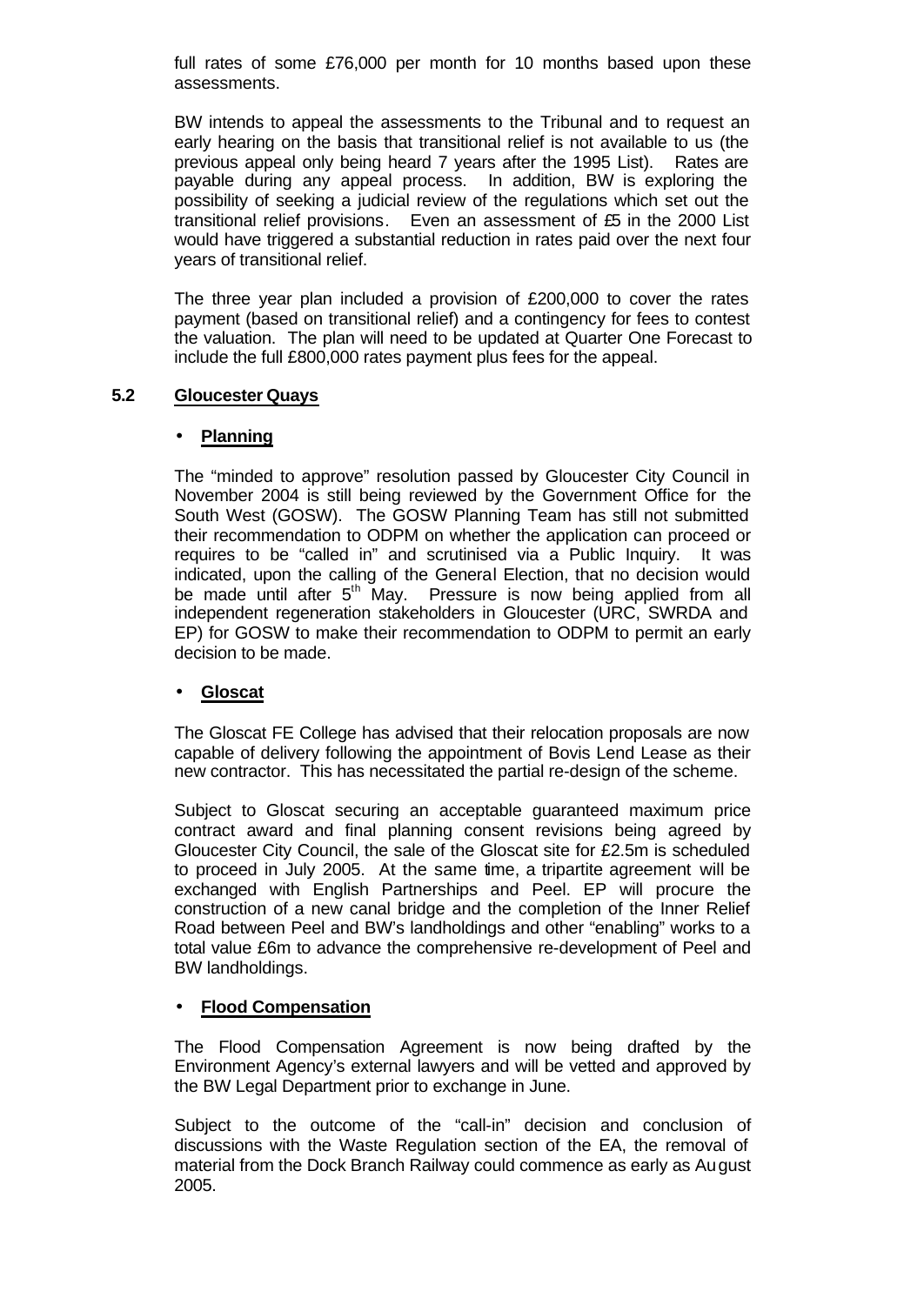#### **5.3 Review of Sharpness Docks & North Warehouse**

This review was commissioned by the Board working group (George Greener and Terry Tricker) to consider the long term viability of Sharpness Docks. The outcome of the review was intended to help to clarify BW's strategy for the docks in terms of:

- supporting or otherwise an application to demolish the grade II listed North Warehouse;
- investing in major refurbishment works of the docks infrastructure; and
- progressing property development opportunities

The review recommends that the North Warehouse at Sharpness is **not** demolished.

The heritage value of the building in its current location and state of repair and in comparison to other buildings nearby is not overwhelming. Equally SDL's requirement to demolish the building to further the expansion of the docks and secure additional tonnage throughput is not compelling. The conclusion to not support the demolition is therefore based on a position of preserving BW's heritage reputation in accordance with the framework documents and our corporate plans.

It is felt that BW's commitment to SDL and waterway freight can still be demonstrated by a much closer working relationship with SDL and the local government stakeholders. This may ultimately lead to the release of additional BW landholdings to SDL on which to expand dock operations; BW investment in infrastructure repairs; and re-opening the rail connection. In parallel BW should work with the City and County Councils to explore opportunities for property development surrounding the docks.

The Board working group and the Executive have accepted the review's recommendations in full. They are now being implemented.

#### **6. RESTORATION/REGENERATION**

#### **6.1 Montgomery Canal – Conservation Management Strategy (CMS)**

Agreement in principle on the CMS was reached at a Partnership meeting in January and the final version of the CMS has now been issued to all partners for approval by the end of June.

#### **6.2 Bow Back Rivers**

BWL has hosted boat trips to the tidal Bow Back Rivers for a variety of officials and journalists. Approximately 50 people have so far been taken on these trips and they include key officials from different agencies and government departments with an interest in the London Olympic bid, Thames Gateway and sustainable transport issues. The trips have so far proved very popular and have helped to increase understanding of BWL's plans for the Bow Back Rivers.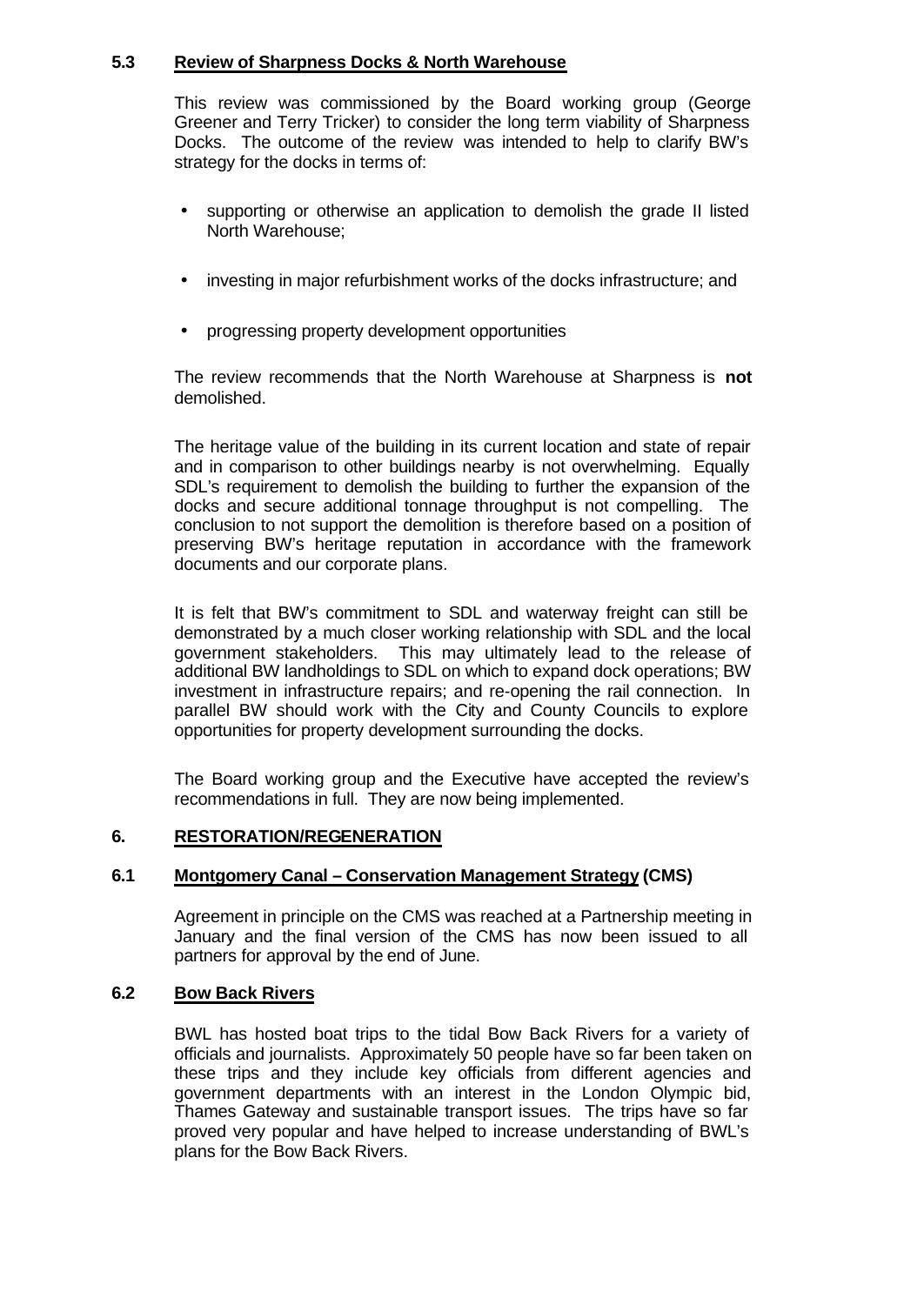#### **7. CORE WATERWAY**

### **7.1 Major Works Programme**

A schedule is attached at Appendix 2 that lists the major works planned for this financial year, their cost and programme dates. This schedule will be updated and presented at each Board Meeting.

### **7.2 Trends in Lock Usage**

The latest of the Annual Lockage Reports, which have been produced since 2000, shows that there was a reduction in lock usage of 2% in 2004 compared to 2003. Taken in isolation, this would seem to conflict with our vision that the network will be more widely used. The directors agreed that the trend in lock usage should be analysed in more detail over the last ten years.

The limitation of the annual lock usage report is that by including each lock where measurement takes place the number of sites for deriving the average lock usage changes over time. This is due to increases in the number of monitoring sites, some old sites becoming redundant and some sites being out of commission for periods of the year.

In order to overcome these limitations a sample of monitoring sites was chosen not only with longer records but also for geographical coverage across the network. The final list of 23 sites included at least two from each waterway.

The data records for each site included the last ten years of annual lock usage. It was from these records that a national average lock usage was calculated for each of the ten years from 1995 to 2004.

The Figure below summarises this data, together with the number of private boats in each year (extracted from the Annual Report).



The graph shows that the annual average increase in lock usage has been 1.9% per annum over the last 10 years. This is much lower than the 3.5% increase experienced over the last 5 years. The number of private boats on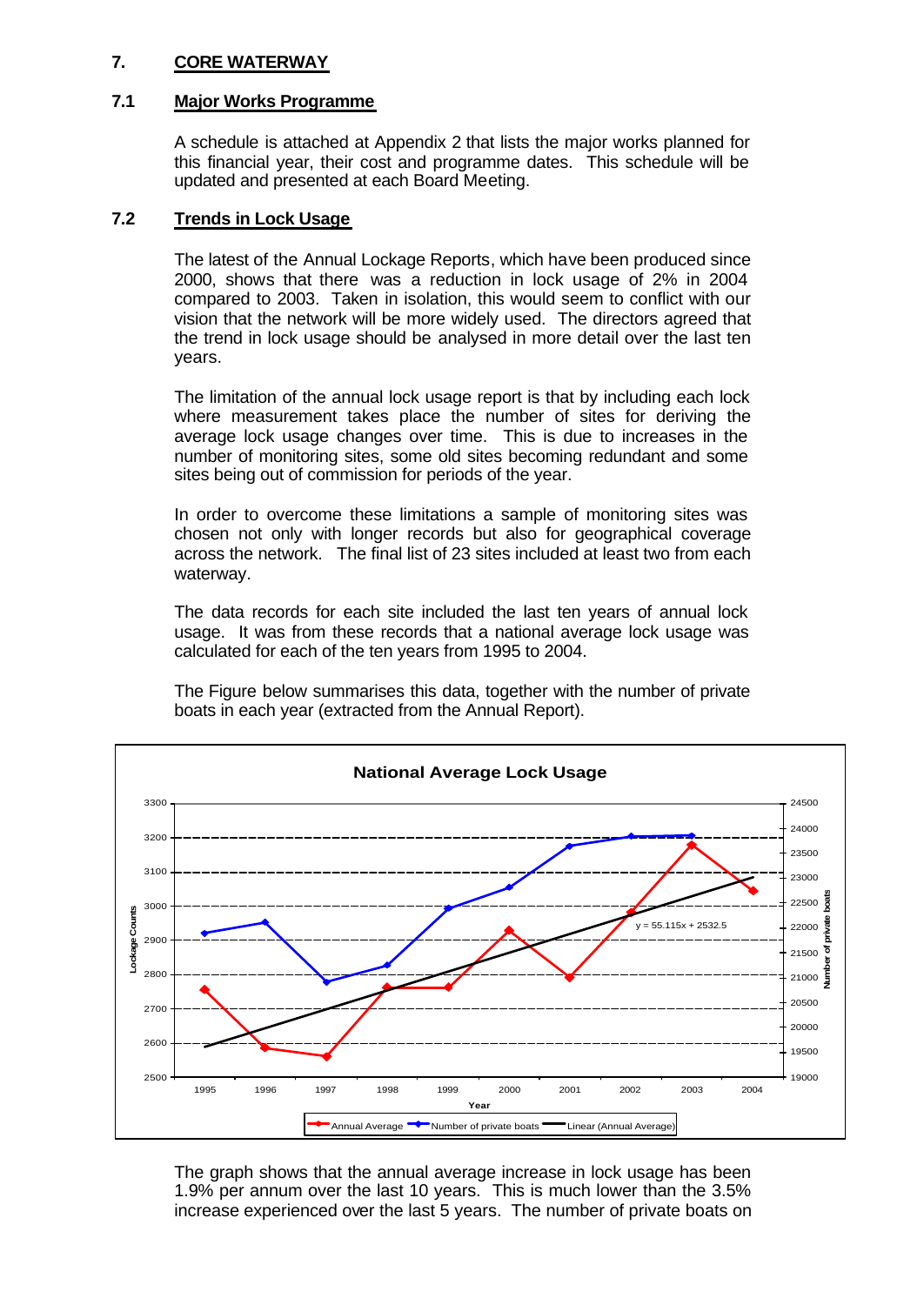the network over a 9-year period also shows a very similar trend to lock usage with an increase of 1.5% per annum up to the end of 2003.

The reasons for the peaks and troughs is difficult to explain at a national level but may include the impacts of the boat safety scheme, foot and mouth and climatological factors such as the dry hot summers in 1995 and 2003. The dip in lock usage in 2004 may have been caused by the wet summer. However, other factors known to the waterways may be more relevant.

The Executive will be further analysing both lockages and pedestrian use of towing paths in July when the results of our Customer Insight Programme are available.

#### **7.3 National Water Management Plan**

We have been considering our long-term water resource requirements and the appropriate standard of supply. This has taken account of the potential impact of climate change, asset management, environmental legislation (especially the Water Framework Directive), boating growth and water losses. Worst, average and best cases were considered.

It has been decided that a minimum of 1 in 20 year's standard of supply is appropriate for planning purposes. This is felt to be the option that best protects the long-term vision for boating growth at a cost that is affordable to the business. Only the Rochdale and Huddersfield canals currently fail to meet this standard. There are no plans to improve supply to these two canals in the 3 year plan and we do not expect this will change. We will have a review every 3 years of its continuing appropriateness. Wherever opportunities for new water supplies emerge, we will take them to meet increasing demands from usage and the potential effects of climate change.

#### **7.4 Principal & Intermediate Inspection Targets**

A report has been received on our achievement of principal and intermediate inspection targets. The target was set in February 2002 that BW owned principal assets should have at least one P.I. by end March 2005. The only exceptions related to culverts (because of the difficult nature of preparatory works for inspection) and cuttings (deemed to be low risk). The target for these is March 2008. The report shows an overall achievement of 99.8% of target for P.I.'s. This achievement has been due to enormous efforts by our people over many years at Waterway and in the National Support Unit. Intermediate inspections of principal assets, which are carried out entirely by waterway based inspectors were 98.7% of target.

#### **7.5 East Manchester – New Waterspace**

We are currently working up an agreement with the New Islington Client Group, which will provide much needed secure visitor moorings in East Manchester. The new waterspace will be part of the construction of canal arms off the Ashton and Rochdale canals as part of the Group's 27 acre development, (comprising Urban Splash, EP and Manchester City Council). As well as creating a safe haven, BW will retain the income from its operation of the waterspace on a 99-year lease.

#### **7.6 Droylsden Mooring Basin**

Also in Manchester, we are planning to act as agents for the local authority (Tameside MBC) to design and supervise construction of a 20 berth mooring basin. The basin will form a safe haven at one end of the flight of 18 Locks on the Ashton Canal and will compliment the developments at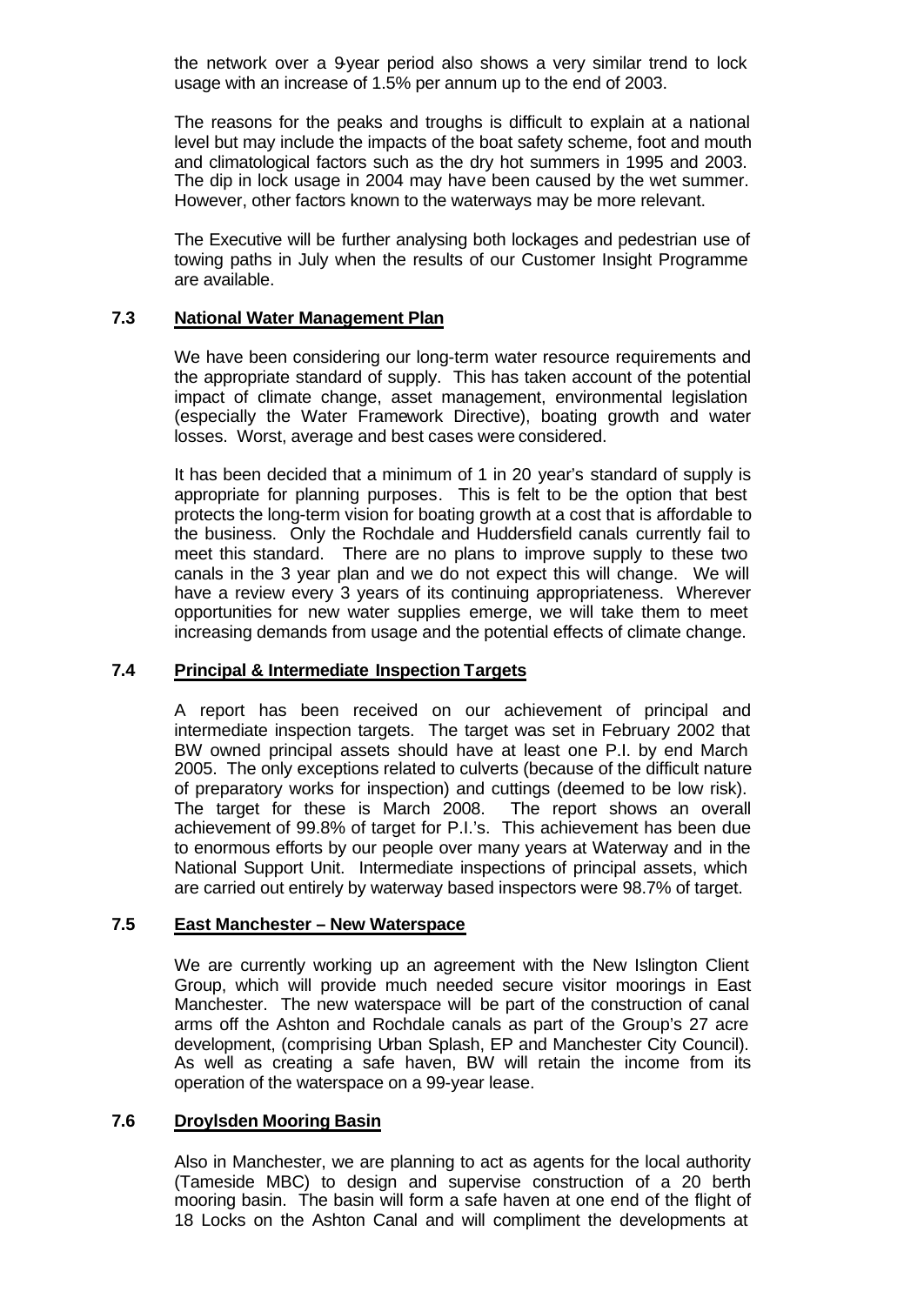New Islington. There will be no BW financial contribution and no construction risk for us.

These schemes are fundamental to retaining the confidence of core customers in the North West network and exploiting the commercial opportunities in East Manchester.

#### **7.7 Interreg IIIC Programme**

Over the past few years, BW has become one of the largest recipients of Interreg funding, controlling £8.4m of grants, of which £4.1m has been spent on BW-related schemes. Achievement of this level of funding was greatly facilitated by the establishment of the VNE (Voies Navigables d'Europe) network on an informal basis. This enabled partnerships to be developed with public authorities throughout Europe.

Now there is an opportunity through the Interrreg IIIC programme commencing in 2005 to establish VNE on a more formal basis, supported by EU funds. This is particularly timely, given future changes in EU funding regimes post-2006. Much of the traditional EU Objective funding through ERDF will shift to the new member states and away from the UK. However, at the same time the Interreg programmes will be strengthened, with the likelihood that funding through Interreg will be at least doubled.

Directors have approved the cost of BW of involvement in the VNE project of £33,100 over 3 years. Proposed waterway schemes to be covered by the programme will be submitted to Directors.

#### **7.8 Irk Aqueduct Embankment Breach, Rochdale Canal**

The Rochdale Canal breached on the morning of 23<sup>rd</sup> April 2005 on an embankment immediately adjacent to the River Irk Aqueduct near Middleton. Although there is extensive damage to the canal infrastructure, there has been little damage caused to Third Parties, limited to loss of a small section of garden and minor flooding damage to another garden. The waterway team responded quickly on the day and have implemented emergency works to ensure public safety, reduce flooding risk and ensure continuity of feed of water to the canal downstream. Options for the repair of the breach are being considered. Initial estimates indicate that overall costs for the repairs could be as high as £1m. We are engaging the Local Authorities and User Groups. We will not proceed with the repairs until we have greater certainty on the long term maintenance costs for the canal.

#### **7.9 Caen Hill Flight, Devizes**

We suffered a lock gate failure on the Caen Hill Flight on 17 May 2005. The flight was closed for 2 days whilst emergency repairs were undertaken by our own staff. The canal re-opened on Friday ahead of the weekend and so disrupted very few customers. There are significant issues with gates on this flight which we will have to address in the next business plan round.

#### **7.10 Debdale Lock, Staffordshire & Worcestershire Canal**

We had an emergency repair on the Staffordshire & Worcestershire Canal at Debdale Lock when an operative spotted movement in the lock wall as the chamber emptied. Work was undertaken to secure the wall over the next week, with the lock manned over the weekend to ensure minimum disruption to boaters.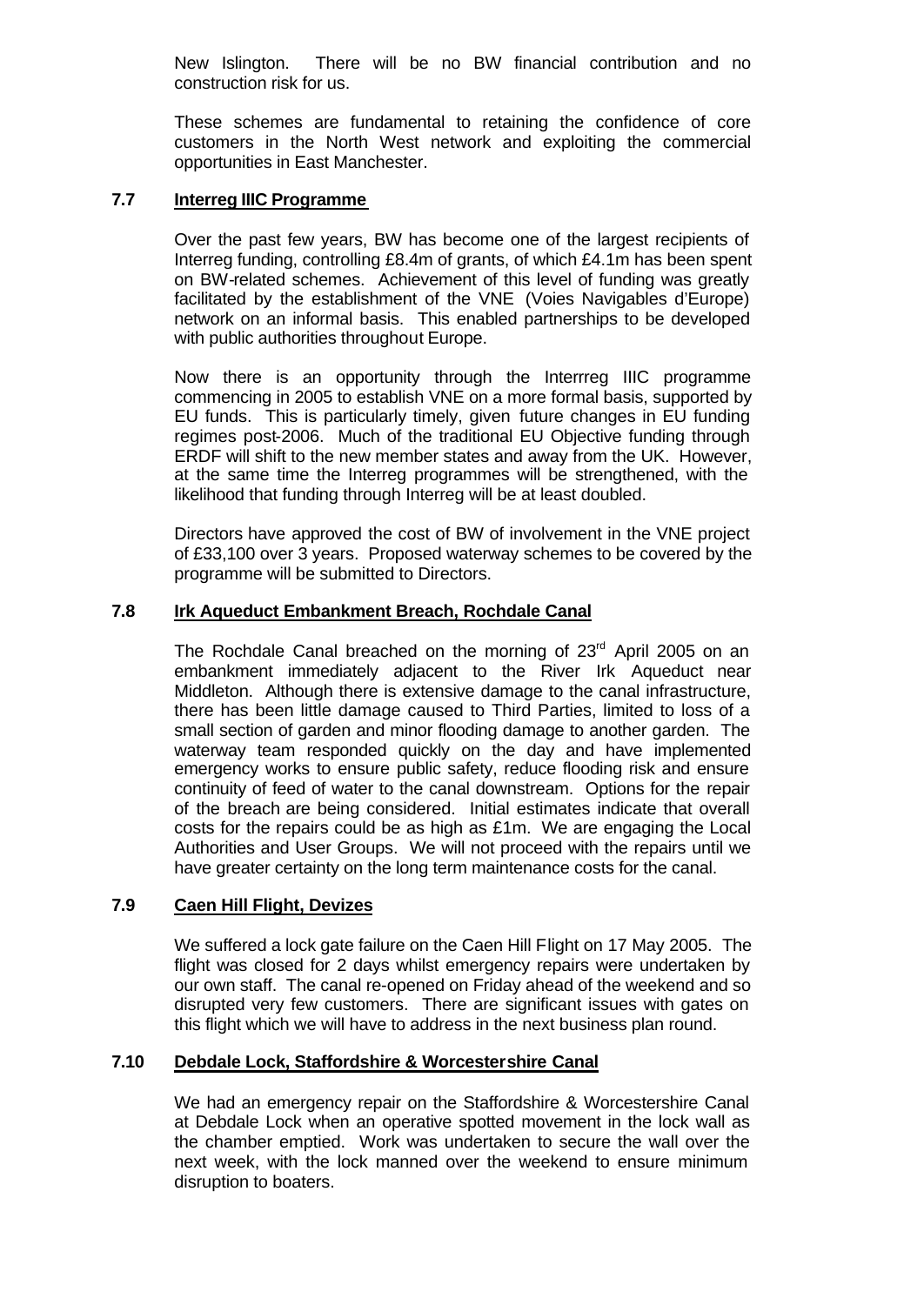#### **7.11 Dog & Duck Abandoned Craft Safety Issues**

Yorkshire Business Unit are working with Ian White supported by the EA to remove the discarded wrecks which have been left at the "Dog & Duck" site at Goole, which is the proposed location for the Intermodal terminal.

Notices are set to be issued to the owners giving them 28 days to comply with the MCA freight vessel standard. Where a certificate is not in place BW will inspect the craft utilising a marine engineer and, dependent upon the findings, the craft will be removed from the water and scrapped, or we will work with the owner to assist with compliance. Currently, there are in excess of 20 boats which give rise to safety concerns and environmental risks; the EA are also pressing on the latter.

# **7.12 Whitley Mining Subsidence**

Works on Phase 3 are currently progressing well and are on programme. UK Coal has been invoiced £912,982 to date for our works at this site. The valuation to the end of April will take this figure to around £1.1m. Sustainability is a particular feature of the project: viz 65% of the volume of aggregates used are from a recycled source, £250k of sheet steel piles have been reclaimed for re-use on other projects; 10,000 tonnes of colliery shale will be transported by water from Kellingley Colliery as opposed to by road and used as fill material. It is also anticipated that 2,000 tonnes of dredging from Methley Tip will be utilised for topsoil material.

# **8. VENTURES**

#### **8.1 Waterscape**

The business is currently on target to achieve most targets for Quarter 1.

The morale in the business is good and the team are rising to the challenges. The situation is being closely monitored and there will be a fuller report at Quarter 1. The MD post has been advertised after agency search did not yield a suitable candidate. Chris Shaw will remain interim MD until at least September.

#### **8.2 Wood Wharf, Docklands**

Financial close of the Wood Wharf transaction was achieved on 21<sup>st</sup> April 2005, after some last minute issues on title which were satisfactorily resolved without any change to the key financial outputs approved by the Board. The Partnership is now operational and is in the process of appointing key consultants to assist with securing of planning consents. Amongst the first group to be appointed will be master planners.

Also in Docklands meetings continue between BW and Crossrail dealing with issues relating to ventilation shafts in Limehouse and Cannon Workshops and the position of the proposed station at North Dock. British Waterways has appointed Parliamentary Agents to assist with the necessary petitions. It is hoped that these issues will be resolved without the need to go to Select Committee. BW and Canary Wharf are working together to ensure the proposed station enhances and contributes to our vision for docklands and the waterspace rather than the reverse. BW and CW have agreed to propose an additional link from the station along Bellmouth Passage to improve the access to Wood Wharf. This would add considerable value to the Wood Wharf development.

#### **Robin EVANS June 2005**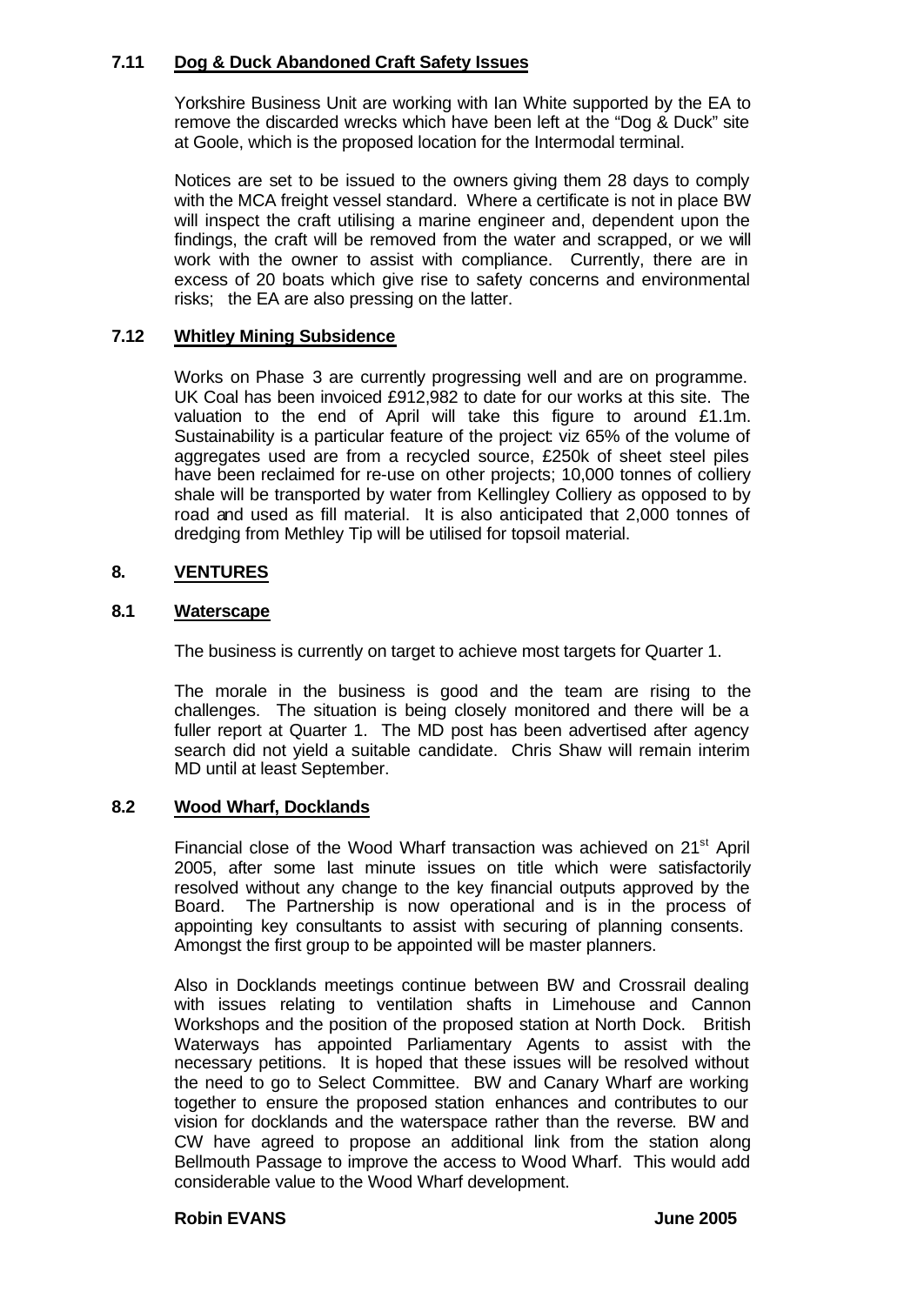# **COMMUNICATING OUR FUTURE PLANS APPENDIX 1**

| Campaign                                                             | <b>Audiences</b>                                                                                                                       | <b>Detail</b>                                                                                                                                                                                                                                                                        | <b>Date</b>              |
|----------------------------------------------------------------------|----------------------------------------------------------------------------------------------------------------------------------------|--------------------------------------------------------------------------------------------------------------------------------------------------------------------------------------------------------------------------------------------------------------------------------------|--------------------------|
| <b>BW Monthly</b>                                                    | <b>BW Staff</b>                                                                                                                        | A copy of the Plan was packaged up with<br>BW Monthly and:                                                                                                                                                                                                                           | $\overline{1}9$ May      |
|                                                                      |                                                                                                                                        | Included a note from Robin telling<br>people to take a 20-minute break to<br>read it                                                                                                                                                                                                 |                          |
|                                                                      |                                                                                                                                        | A tea-bag and fun-size kit-kat was<br>included as an incentive                                                                                                                                                                                                                       |                          |
|                                                                      |                                                                                                                                        | Informal feedback has been really positive,<br>with many people stating that this<br>prompted them to read the plan. Formal<br>feedback is being sought via Core Brief<br>and Team Talk.                                                                                             |                          |
| <b>Email</b>                                                         | <b>Plan Readers</b>                                                                                                                    | We have a dedicated email address:<br>plan@britishwaterways.co.uk for readers<br>to send us their feedback.                                                                                                                                                                          | 19 May                   |
| <b>Website</b>                                                       | <b>General Public</b>                                                                                                                  | We have a 'Plan' section on our website.<br>All material is available at:<br>www.britishwaterways.co.uk/plan                                                                                                                                                                         | 25 May                   |
| <b>Mailing from</b><br><b>Robin</b>                                  | <b>Key Stakeholders</b><br>including business<br>partners, the trade,<br>environmental and<br>heritage groups,<br>voluntary bodies etc | A copy of the Plan, along with a letter from<br>Robin was distributed to almost 500 key<br>stakeholders.                                                                                                                                                                             | 25 May                   |
| <b>Waterways Pres!</b><br>Incl. Waterfront<br>Magazine               | <b>Boaters</b>                                                                                                                         | The waterways press has been sent a<br>$\bullet$<br>copy of the Plan. Eugene Baston<br>spoke to them individually at Crick<br><b>Boat Show</b><br>Waterfront Magazine will carry an                                                                                                  | 25 May<br>onwards        |
|                                                                      |                                                                                                                                        | article on our plans in the next edition<br>(autumn/winter).                                                                                                                                                                                                                         |                          |
| <b>Canalside</b><br><b>Posters</b>                                   | <b>Casual Towpath</b><br><b>Visitors</b>                                                                                               | A set of four A4 and A5 posters, containing 25 May<br>key plan messages aimed at the 'casual<br>visitor' are being displayed on:<br>our towpath information boards and                                                                                                               | onwards                  |
|                                                                      |                                                                                                                                        | office reception areas<br>Parish Council boards (they have also<br>been sent to around 850 parish<br>councils. Welsh language versions<br>were also produced)                                                                                                                        |                          |
| <b>Individual</b><br><b>Section Sheets</b>                           | <b>General Public</b>                                                                                                                  | Individual sheets have been produced for<br>each section of the Plan and are available<br>from Customer Services, at events, and on<br>our website.                                                                                                                                  | End of<br>May<br>onwards |
| <b>General Press</b><br><b>Local Press</b><br><b>Marketing Press</b> | <b>General Public</b>                                                                                                                  | A press release will be sent to local<br>$\bullet$<br>press highlighting the poster<br>campaign, with a call to action for<br>readers to 'ask for the plan'<br>The marketing press will be targeted,<br>promoting our 'cost-effective' and<br>imaginative communications<br>campaign | June<br>onwards          |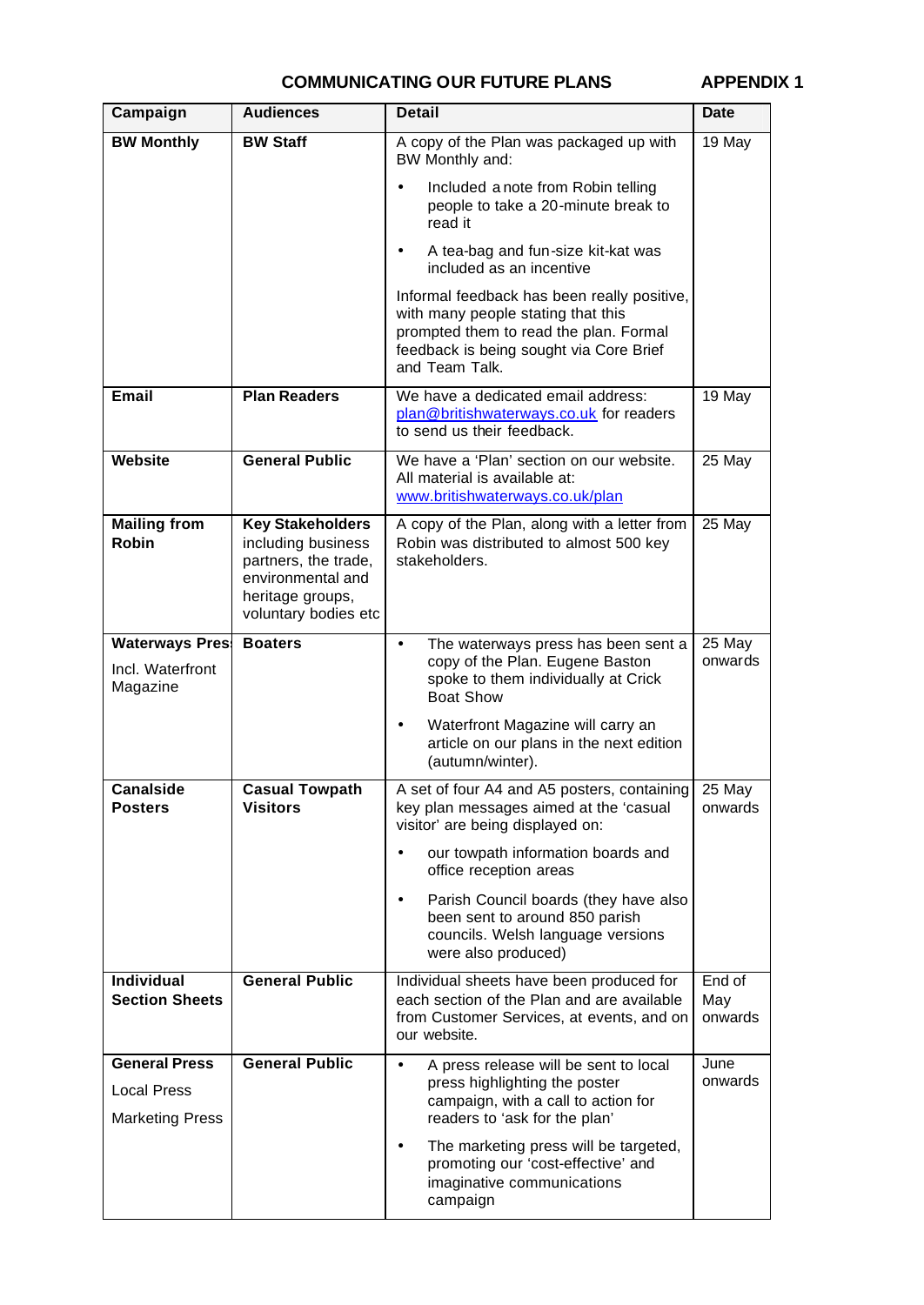# **APPENDIX 2**

# **ARREARS PROGRAMME 2005/06**

| <b>NAVIGATION</b><br><b>PROJECT</b>                                                                                                        |                                        | <b>TOTAL</b><br><b>PROJECT</b><br><b>COST</b> | <b>AUTHORISED</b><br><b>EXPENDITURE</b> | <b>PROGRAMME</b>            |                                  |
|--------------------------------------------------------------------------------------------------------------------------------------------|----------------------------------------|-----------------------------------------------|-----------------------------------------|-----------------------------|----------------------------------|
|                                                                                                                                            |                                        | <b>£M</b>                                     | 05/06<br>£M                             | <b>Start</b><br><b>Date</b> | <b>Completion</b><br><b>Date</b> |
| Repairs to six culverts at<br>Milton Keynes. Works<br>involve relining four<br>culverts and grouting up<br>and abandoning two<br>culverts, | <b>Grand Union</b><br>Canal            | 0.70                                          | 0.70<br>Date 03/05                      | 06/05                       | 09/06                            |
| <b>Brent Reservoir new</b><br>wave wall and erosion<br>protection to<br>embankment                                                         | <b>Grand Union</b><br>Canal (Regents)  | 2.02                                          | 2.02<br>Date 03/05                      | 10/05                       | 03/06                            |
| Sharpness tidal basin<br>jetties structural repairs                                                                                        | Gloucester &<br><b>Sharpness Canal</b> | 0.65                                          | <b>No</b>                               | 10/05                       | 02/06                            |
| Shebden Embankment<br>stabilisation of<br>embankment (3 year<br>programme) using steel<br>sheet pile diaphragm                             | Shropshire Union<br>Canal              | 2.23                                          | 1.10<br>Date 04/05                      | 10/04                       | 03/07                            |
| Shenton Embankment.<br>Embankment stabilisation<br>driving steel piles and<br>earth works to raise<br>freeboard. (2 year<br>programme)     | Ashby Canal                            | 2.80                                          | No                                      | 11/05                       | 03/07                            |
| <b>Scout Tunnel</b><br><b>Embankment HNC Canal</b><br>bed relining to reduce<br>leakage and increase<br>stability                          | Huddersfield<br>Narrow Canal           | 1.07                                          | <b>No</b>                               | 11/03                       | 06                               |
| Ranicars Embankment<br>Phase 2 Steel sheet<br>piling to reduce leakage<br>and increase stability                                           | Leeds &<br>Liverpool Canal             | 0.84                                          | <b>No</b>                               | 08/05                       | 12/05                            |
| Lockgate and bridge<br>repairs South Dock<br>Liverpool. Part of the                                                                        | Liverpool Docks                        | 1.13                                          | No                                      | 10/05                       | 04/06                            |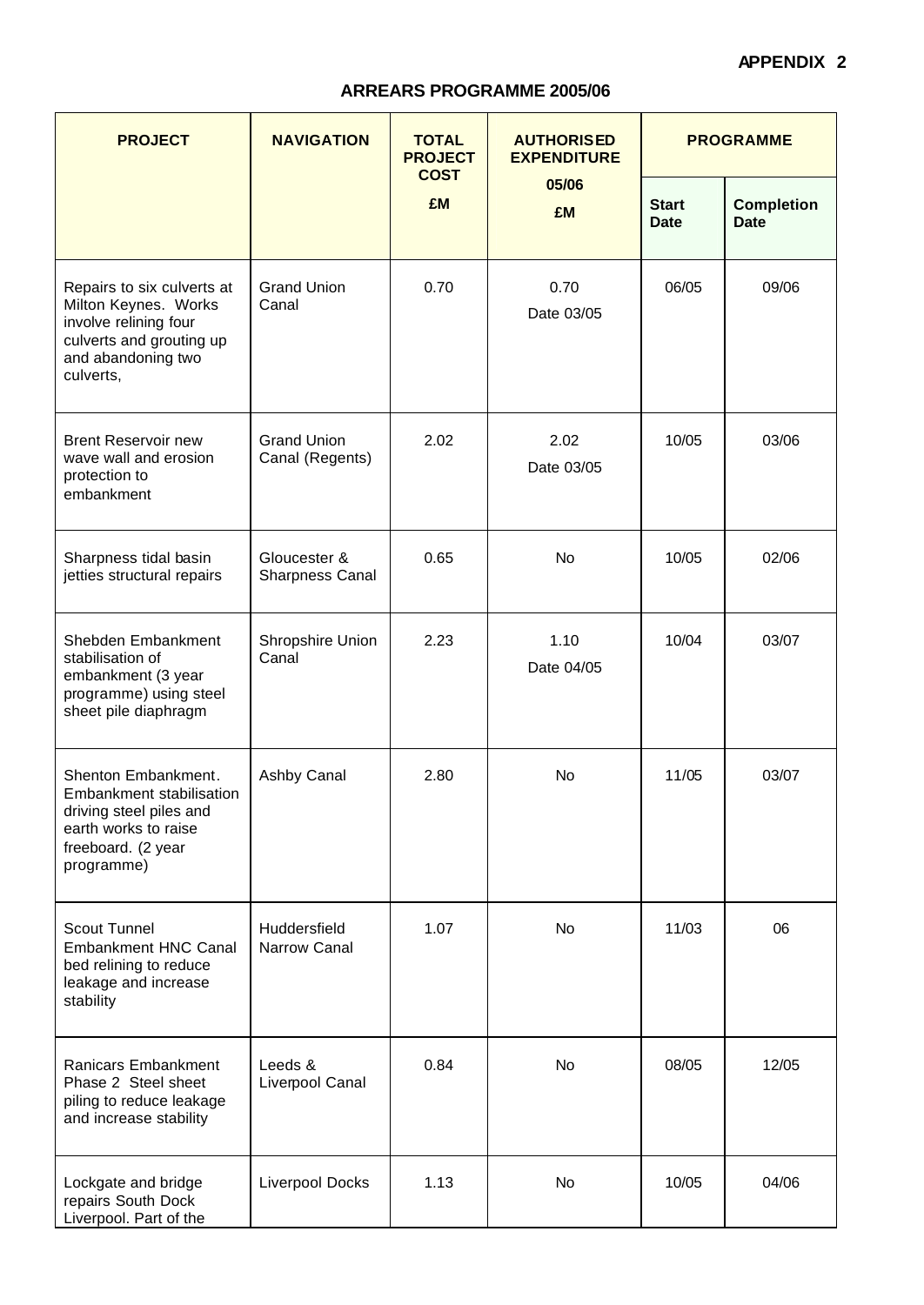| programme of works that<br>was identified as part of<br>the dowry at time of<br>transfer.          |                                     |      |                    |       |       |
|----------------------------------------------------------------------------------------------------|-------------------------------------|------|--------------------|-------|-------|
| Dochgarroch Lock repairs<br>and secondary grouting<br>to various lock chambers<br>along the canal. | Caledonian<br>Canal                 | 0.65 | 0.65<br>Date 10/04 | 11/05 | 03/06 |
| Mechanisation of Keadby<br>Lock gates, sluices and<br>flood gates and new<br>control building.     | Stainforth &<br><b>Keadby Canal</b> | 0.95 | <b>No</b>          | 10/05 | 04/06 |

| Dowley Gap Aqueduct.<br>Relining of aqueduct                                                                                                  | Leeds &<br>Liverpool      | 0.50                 | <b>No</b>              | 11/05 | 02/06 |
|-----------------------------------------------------------------------------------------------------------------------------------------------|---------------------------|----------------------|------------------------|-------|-------|
| There are 258 smaller<br>projects below £500k with<br>a total value of £22.8m.<br>118 of these have been<br>authorised amounting to<br>£9.5m. |                           | 22.80                | 9.5                    |       |       |
| <b>Total</b>                                                                                                                                  |                           | 36.34                | 13.93<br>(Budget 23.8) |       |       |
| <b>Dredging Arrears</b>                                                                                                                       |                           |                      |                        |       |       |
| West London Dredging                                                                                                                          | Regents/GU                | 0.85<br>$(0.45$ net) | <b>No</b>              | 07/05 | 12/05 |
| Middlewich Branch.                                                                                                                            | Shropshire Union<br>Canal | 0.60                 | <b>No</b>              | 09/05 | 03/05 |
| In addition, these are<br>£6.0m of smaller projects<br>that make up the 05/06<br>dredging programme.                                          |                           |                      |                        |       |       |
|                                                                                                                                               |                           |                      |                        |       |       |